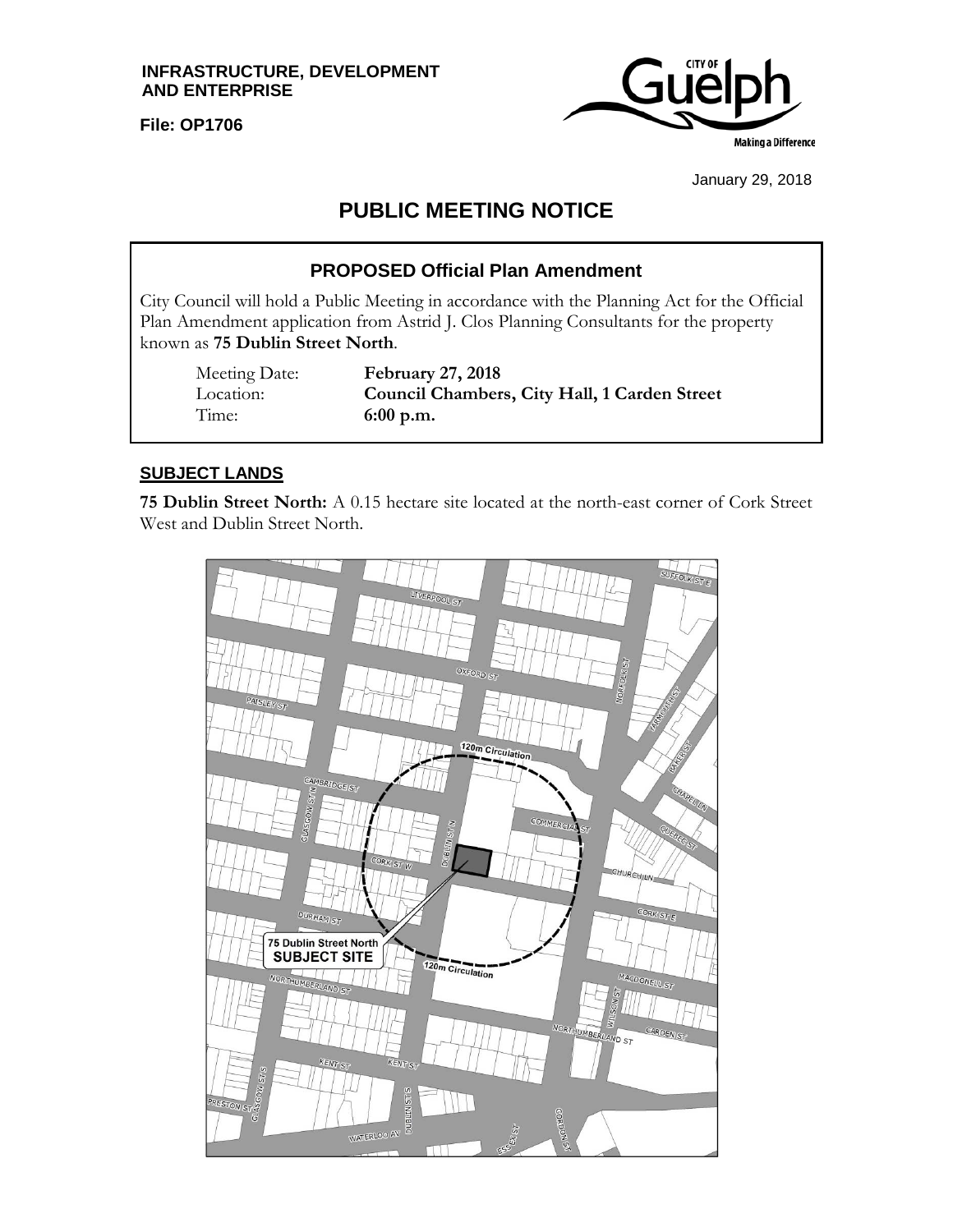# **PURPOSE AND EFFECT OF APPLICATION**

An Official Plan Amendment application has been submitted to permit the development of a five storey apartment building where four storeys is the maximum permitted height (See attached concept plan).

The site was subject to a City-initiated Official Plan Amendment meant to implement the same five storey apartment development in 2016 together with site specific zoning. Council refused the Official Plan amendment to permit five storeys and approved site-specific zoning that permitted a four storey building. Both of these amendments were appealed and are currently at the Ontario Municipal Board awaiting further direction.

On November 12, 2017, an OMB Motion Hearing was held to determine whether the appeal of the Official Plan amendment is valid and whether the zoning amendment should be repealed. At this time all parties are awaiting a decision from the OMB on these motions to provide greater clarity with respect to this new privately-initiated Official Plan amendment application and the status of the Council approved zoning (the D.2-9 Zone).

# **TO SPEAK AT COUNCIL OR PROVIDE WRITTEN COMMENTS**

Any person may attend the meeting and/or provide written or verbal representation on the proposal.

1a. If you wish to speak to Council on the application you may register as a delegation by contacting the City Clerk's Office, City Hall, **no later than February 23, 2018 at 10:00** 

#### **a.m. in any of the following ways:**

- By Phone at **519-837-5603** or TTY **519-826-9771**
- By Email at  $\frac{\text{clerks}(a)$  guelph.ca
- By Fax at 519-763-1269
- In person at the ServiceGuelph Counter at City Hall, 1 Carden Street, Guelph
- By regular mail or courier to Guelph City Clerk, 1 Carden Street, Guelph ON N1H 3A1
- 1b. You may attend the meeting and request to speak at the meeting.
- 2. If you wish to submit written comments to Council on the application you must submit the written comments to the City Clerk's Office, City Hall, **no later than February 23, 2018 at 10:00 a.m. in any of the following ways:**
	- By Email at  $\text{clerks}(a)$  guelph.ca
	- By Fax at 519-763-1269
	- In person at the ServiceGuelph Counter at City Hall, 1 Carden Street, Guelph
	- By regular mail or courier to Guelph City Clerk, 1 Carden Street, Guelph ON N1H 3A1

**Personal information:** as defined by the Municipal Freedom of Information and Protection of Privacy Act (MFIPPA) is collected under the authority of the Municipal Act, 2001, and in accordance with the provisions of MFIPPA. Personal information collected in relation to materials submitted for an agenda will be used to acknowledge receipt, however, please be aware that your name is subject to disclosure by way of publication of the agenda. If you have questions about this collection; use, and disclosure of this information, contact the City of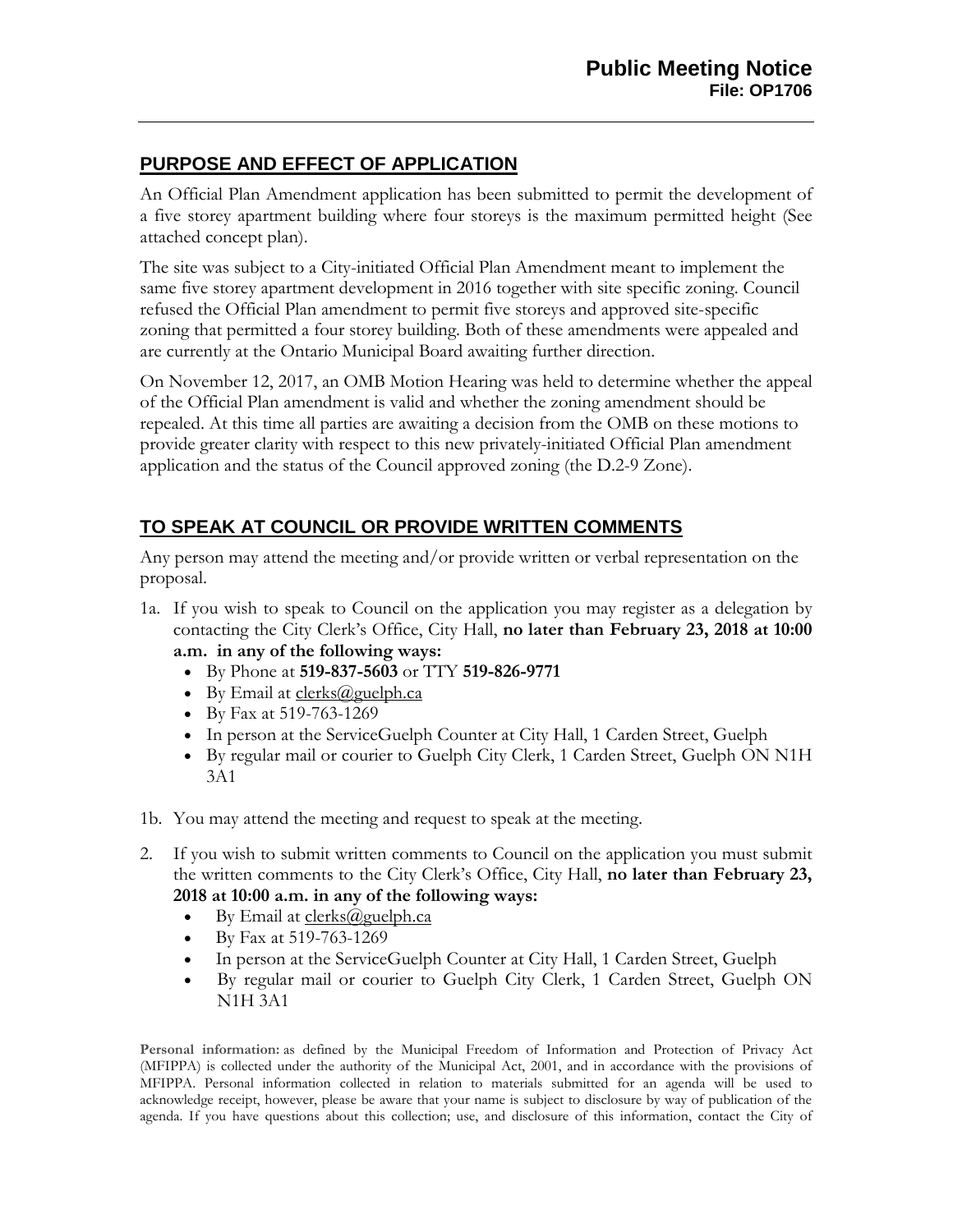Guelph's Access, Privacy and Records Specialist at 519-822-1260 ext. 2349 or [clerks@guelph.ca.](mailto:clerks@guelph.ca)

**Recording Notification:** as defined by the Municipal Freedom of Information and Protection of Privacy Act (MFIPPA) is collected under the authority of the Municipal Act, 2001, and in accordance with the provisions of MFIPPA. As public meetings of Council and Standing Committees may be recorded by Cable TV network and broadcast on a local channel, your image may be seen as part of this broadcast. If you have questions about this collection; use, and disclosure of this information, contact the City of Guelph's Access, Privacy and Records Specialist at 519-822-1260 ext. 2349 or [clerks@guelph.ca..](mailto:clerks@guelph.ca)

**The purpose of the meeting is to provide more information about the application and an opportunity for public input. No recommendations are provided at the Public Meeting and City Council will not be making any decision at this meeting. A recommendation report will be prepared and presented at a subsequent meeting of City Council following a full review of the application.** 

If you would like to be notified of the date when City Council will consider staff's recommendation on this application you must submit your full name and mailing address in writing or fill in the Public Meeting sign-in sheet at the Public Meeting.

#### **IMPORTANT INFORMATION ABOUT MAKING A SUBMISSION**

If a person or public body does not make oral submissions at a public meeting or make written submissions to Guelph City Council before the by-law is passed, the person or public body is not entitled to appeal the decision to the Ontario Municipal Board.

If a person or public body does not make oral submissions at a public meeting, or make written submissions to Guelph City Council before the by-law is passed, the person or public body may not be added as a party to the hearing of an appeal before the Ontario Municipal Board unless, in the opinion of the Board, there are reasonable grounds to do so.

# **FOR MORE INFORMATION**

Additional information including copies of the staff report and related background information will be available for review by visiting 1 Carden Street,  $3<sup>rd</sup>$  Floor or contacting **Katie Nasswetter at (519) 837-5616, ext. 2356** or by email at [katie.nasswetter@guelph.ca](mailto:katie.nasswetter@guelph.ca) during regular office hours.

Please note that copies of the Staff report will be available on **February 16, 2018** and may be picked up at Infrastructure, Development and Enterprise (1 Carden Street, 3rd Floor) on, or after this date.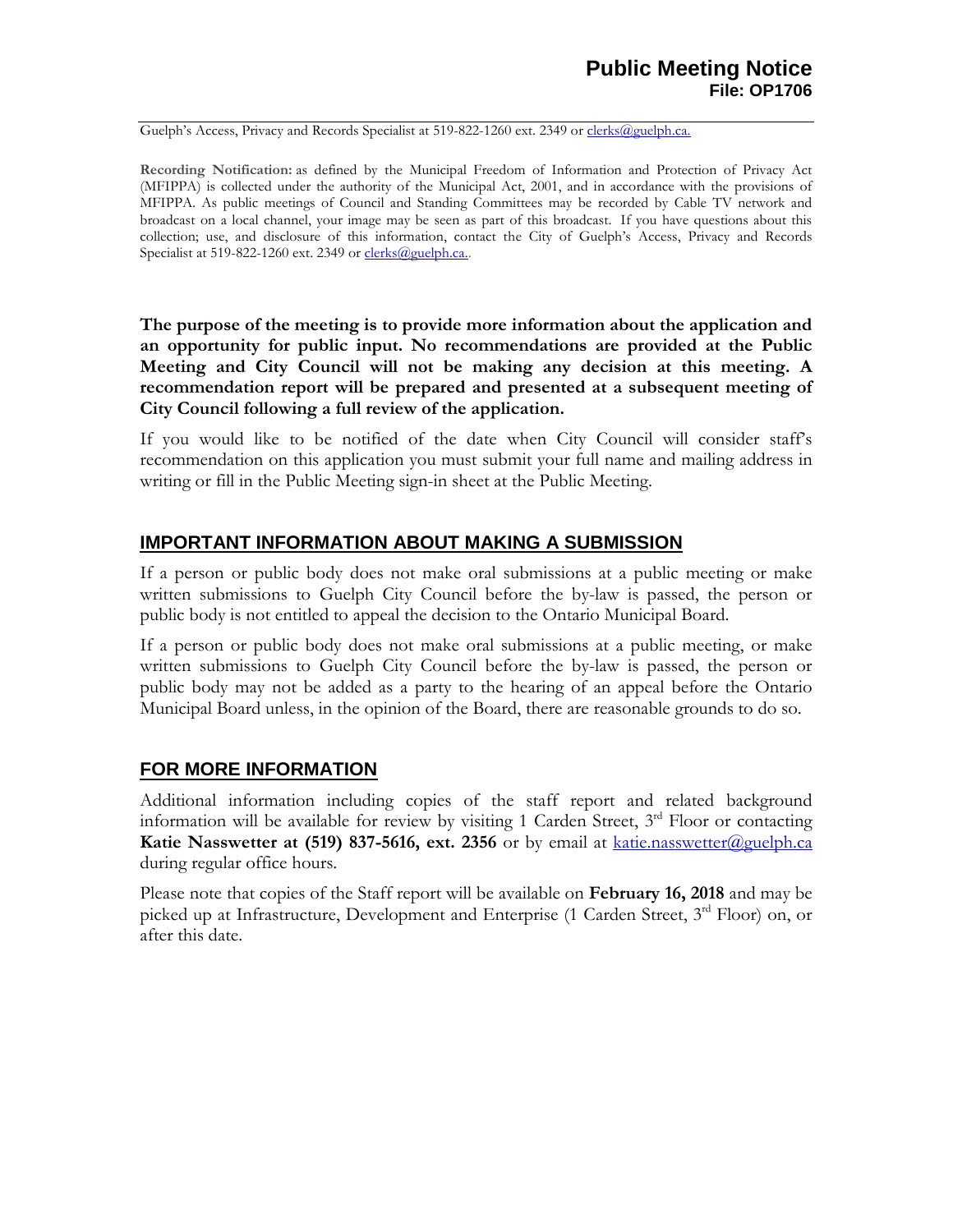# **Public Meeting Notice**

**File: OP1706**

#### **PROPOSED CONCEPT PLAN:**





3 Street Level from Cork & Dublin